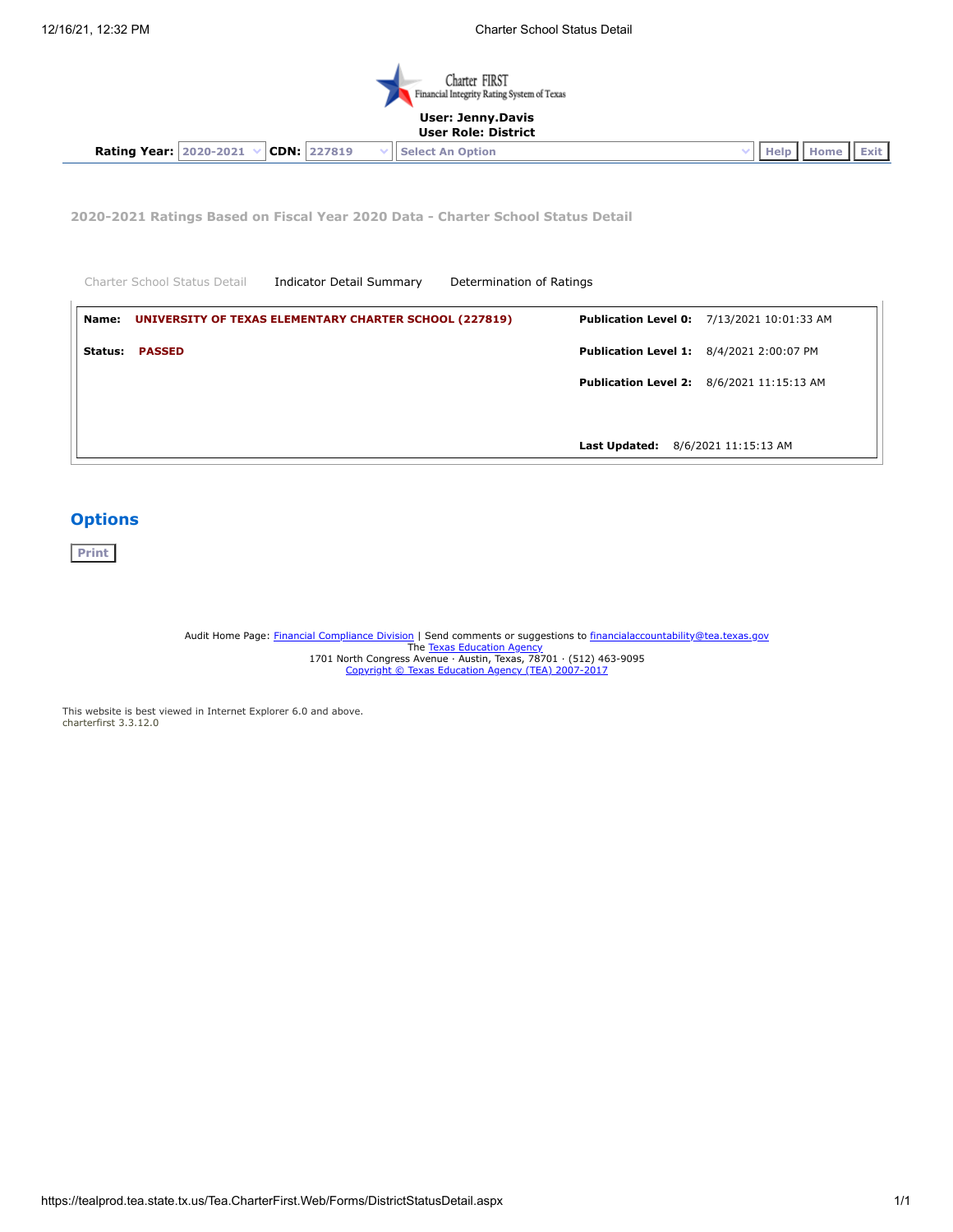$\overline{1}$ 



### **User: Jenny.Davis User Role: District**

**Rating Year:**  $\begin{bmatrix} 2020-2021 & \sqrt{\text{CDN:}} & 227819 & \sqrt{\text{Select An Option}} \\ 0 & 0 & 0 & \sqrt{\text{Help:}} \\ 0 & 0 & 0 & 0 & \sqrt{\text{Help:}} \\ 0 & 0 & 0 & 0 & \sqrt{\text{Help:}} \\ 0 & 0 & 0 & 0 & \sqrt{\text{Help:}} \\ 0 & 0 & 0 & 0 & \sqrt{\text{Help:}} \\ 0 & 0 & 0 & 0 & \sqrt{\text{Help:}} \\ 0 & 0 & 0 & 0 & 0 & \sqrt{\text{Help:}} \\ 0 & 0 & 0 & 0 &$ 

**2020-2021 Ratings Based on Fiscal Year 2020 Data - Charter School Status Detail**

Charter School Status Detail Indicator Detail Summary Determination of Ratings

| <b>Status</b> |        | <b>Indicator</b><br><b>Num</b> | <b>Indicator Description</b>                                                                                                                                                                                                                                             | <b>Updated</b>        | <b>Score</b> |
|---------------|--------|--------------------------------|--------------------------------------------------------------------------------------------------------------------------------------------------------------------------------------------------------------------------------------------------------------------------|-----------------------|--------------|
| P             | $+1$ 1 |                                | Was the complete annual financial report (AFR) and charter school financial<br>data submitted to TEA within 30 days of the November 27 or January 28<br>deadline depending on the charter school's fiscal year end date of June 30<br>or August 31, respectively?        | 7/13/2021 10:01:25 AM | <b>PASS</b>  |
| P             | $+1$ 2 |                                | Was there an unmodified opinion in the AFR on the financial statements as<br>a whole? (The American Institute of Certified Public Accountants (AICPA)<br>defines unmodified opinion. The external independent auditor determines if<br>there was an unmodified opinion.) | 7/13/2021 10:01:25 AM | PASS         |
| P             |        | 3                              | Was the charter school's administrative cost ratio equal to or less than the<br>threshold ratio?                                                                                                                                                                         | 7/13/2021 10:01:25 AM | PASS         |
| P             |        | 4                              | Did the charter school not have a 15 percent decline in the students to staff<br>ratio over 3 years (total enrollment to total staff)? (If the student<br>enrollment did not decrease, the charter school will automatically pass this<br>indicator.)                    | 7/13/2021 10:01:25 AM | PASS         |
| P             |        | 5                              | Did the comparison of Public Education Information Management System<br>(PEIMS) data to like information in the charter school's AFR result in a total<br>variance of less than 3 percent of all expenses by function?                                                   | 7/13/2021 10:01:25 AM | PASS         |
| P             |        | 6                              | Did the external independent auditor indicate the AFR was free of any<br>instance(s) of material noncompliance for grants, contracts, and laws<br>related to local, state, or federal funds? (The AICPA defines material<br>noncompliance.)                              | 7/13/2021 10:01:25 AM | PASS         |
| P             |        | $\overline{7}$                 | Did the external independent auditor report that the AFR was free of any<br>instance(s) of material weaknesses in internal controls over financial<br>reporting and compliance for local, state, or federal funds? (The AICPA<br>defines material weakness.)             | 7/13/2021 10:01:25 AM | PASS         |

# **Options**

**Print**

Audit Home Page: <u>Financial [Compliance](https://tea.texas.gov/Finance_and_Grants/Financial_Accountability/) Division</u> | Send comments or suggestions to <u>[financialaccountability@tea.texas.gov](mailto:financialaccountability@tea.texas.gov)</u><br>The <u>Texas [Education](http://tea.texas.gov/) Agency</u><br>1701 North Congress Avenue • Austin, Texas, 78701 • (512) 463-9095<br><u>Co</u>

This website is best viewed in Internet Explorer 6.0 and above. charterfirst 3.3.12.0